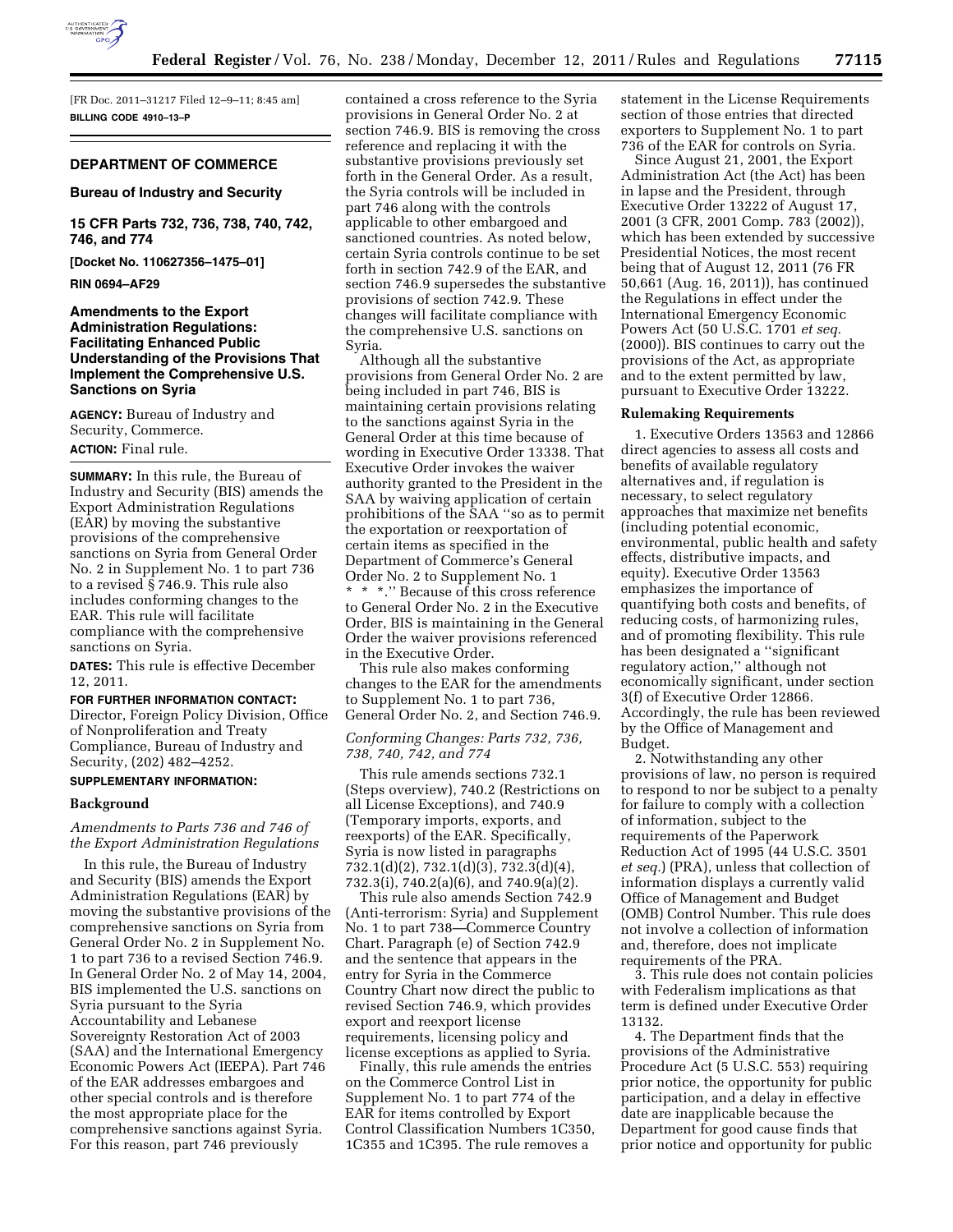comment are unnecessary (5 U.S.C. 553(b)(B)). It is unnecessary to provide prior notice and an opportunity for public comment in issuing this notice because the notice does not make any substantive changes to the Regulations. This rule simply reorganizes certain Syria-related provisions of the EAR. The provisions are currently in a General Order and the public is directed to them through a cross-reference in the EAR section addressing embargoes and special controls. This rule places the Syria provisions into the EAR section addressing embargoes and special controls, replacing the existing crossreference. All controls in place pertaining to Syria remain in place and no new controls have been added. Therefore, this regulation is issued in final form. In addition, the Department finds good cause under 5 U.S.C. 553(d)(3) to waive the 30-day delay in effectiveness. The controls at issue have been in effect since 2004 and the public has been expected to be in compliance with the provisions since that time. Thus, because the controls on Syria are not changed by this rule, there is no need to delay the effectiveness of the rule to allow the regulated public time to come into compliance. Accordingly, this regulation is made effective immediately upon publication.

No other law requires that a notice of proposed rulemaking and an opportunity for public comments be given for this final rule. Because a notice of proposed rulemaking and an opportunity for public comment are not required to be given for this rule under the Administrative Procedure Act or by any other law, the analytical requirements of the Regulatory Flexibility Act (5 U.S.C. 601 *et seq.*) are not applicable.

### **List of Subjects**

## *15 CFR Parts 732 and 740*

Administrative practice and procedure, Exports, Reporting and recordkeeping requirements.

*15 CFR Parts 736 and 738* 

Exports.

*15 CFR Part 742* 

Exports, Terrorism.

*15 CFR Part 746 and 774* 

Exports, Reporting and recordkeeping requirements.

Accordingly, parts 732, 736, 738, 740, 742, 746 and 774 of the Export Administration Regulations (15 CFR parts 730–774) are amended as follows:

## **PART 732—[AMENDED]**

■ 1. The authority citation for 15 CFR part 732 continues to read as follows:

**Authority:** 50 U.S.C. app. 2401 *et seq.;* 50 U.S.C. 1701 *et seq.;* E.O. 13026, 61 FR 58767, 3 CFR, 1996 Comp., p. 228; E.O. 13222, 66 FR 44025, 3 CFR, 2001 Comp., p. 783; Notice of August 12, 2011 (76 FR 50661 (Aug. 16,  $2011$ ).

### **§ 732.1 [Amended]**

■ 2. Section 732.1 is amended by: ■ a. Removing the phrase ", and Three (Foreign-Produced Direct Product Reexports) for all countries except: Cuba, Iran, and North Korea.'' in the next to last sentence of paragraph (d)(2) and adding in its place '', and Three (Foreign-Produced Direct Product Reexports) for all countries except: Cuba, Iran, North Korea, and Syria.''; and

■ b. Removing the parenthetical phrase ''(*e.g.,* Cuba, Iran, and North Korea)'' in paragraph (d)(3) and adding in its place ''(*e.g.,* Cuba, Iran, North Korea and Syria)''.

■ 3. Section 732.3 is amended by revising paragraphs (d)(4) and (i) to read as follows:

## **§ 732.3 Steps regarding the ten general prohibitions.**

\* \* \* \* \*  $(d) * * * *$ 

(4) *Destinations subject to embargo and other special controls provisions.*  The Country Chart does not apply to Cuba, Iran, North Korea, and Syria. For those countries you should review the provisions at part 746 of the EAR and may skip this step concerning the Country Chart. For Iraq and Rwanda, the Country Chart provides for certain license requirements, and part 746 of the EAR provides additional requirements.

\* \* \* \* \*

(i) Step 14: Embargoed countries and special destinations. If your destination for any item is Cuba, Iran, Iraq, North Korea, Rwanda, or Syria you must consider the requirements of parts 742 and 746 of the EAR. Unless otherwise indicated, General Prohibition Six (Embargo) applies to all items subject to the EAR, *i.e.* both items on the CCL and within EAR99. You may not make an export or reexport contrary to the provisions of part 746 of the EAR without a license unless:

\* \* \* \* \*

# **PART 736—[AMENDED]**

■ 4. The authority citation for 15 CFR part 736 continues to read as follows:

**Authority:** 50 U.S.C. app. 2401 *et seq.;* 50 U.S.C. 1701 *et seq.;* 22 U.S.C. 2151 note; E.O. 12938, 59 FR 59099, 3 CFR, 1994 Comp., p. 950; E.O. 13020, 61 FR 54079, 3 CFR, 1996 Comp., p. 219; E.O. 13026, 61 FR 58767, 3 CFR, 1996 Comp., p. 228; E.O. 13222, 66 FR 44025, 3 CFR, 2001 Comp., p. 783; E.O. 13338, 69 FR 26751, 3 CFR, 2004 Comp., p. 168; Notice of August 12, 2011 (76 FR 50661 (Aug. 16, 2011)); Notice of November 4, 2010, 75 FR 68673 (November 8, 2010).

■ 5. Supplement No. 1 to part 736— General Order No. 2—is revised to read as follows:

## **Supplement No. 1 to Part 736—General Orders**

\* \* \* \* \*

General Order No. 2; Section 5(b) of the Syria Accountability and Lebanese Sovereignty Restoration Act of 2003 (SAA) gives the President authority to waive the application of certain prohibitions set forth in the SAA if the President determines that it is in the national security interest of the United States to do so. The President made such a determination in Executive Order 13338, finding that it was ''in the national security interest of the United States to waive application of subsection 5(a)(1) and  $5(a)(2)(A)$  of the SAA so as to permit the exportation or reexportation of certain items as specified in the Department of Commerce's General Order No. 2.'' The President's reference to General Order No. 2 addresses applications to export and reexport the following items, which are considered on a case-by-case basis as opposed to the general policy of denial set forth in section 746.9 of the Regulations: items in support of activities, diplomatic or otherwise, of the United States Government (to the extent that regulation of such exportation or reexportation would not fall within the President's constitutional authority to conduct the nation's foreign affairs); medicine (on the CCL) and medical devices (both as defined in part 772 of the EAR); parts and components intended to ensure the safety of civil aviation and the safe operation of commercial passenger aircraft; aircraft chartered by the Syrian Government for the transport of Syrian Government officials on official Syrian Government business; telecommunications equipment and associated computers, software and technology; and items in support of United Nations operations in Syria. The total dollar value of each approved license for aircraft parts for flight safety normally will be limited to no more than \$2 million over the 24 month standard license term, except in the case of complete overhauls.

**Note to General Order No. 2:** The controls for exports and reexports to Syria are set forth in § 746.9 of the EAR.

\* \* \* \* \*

# **PART 738—[AMENDED]**

■ 6. The authority citation for 15 CFR part 738 continues to read as follows: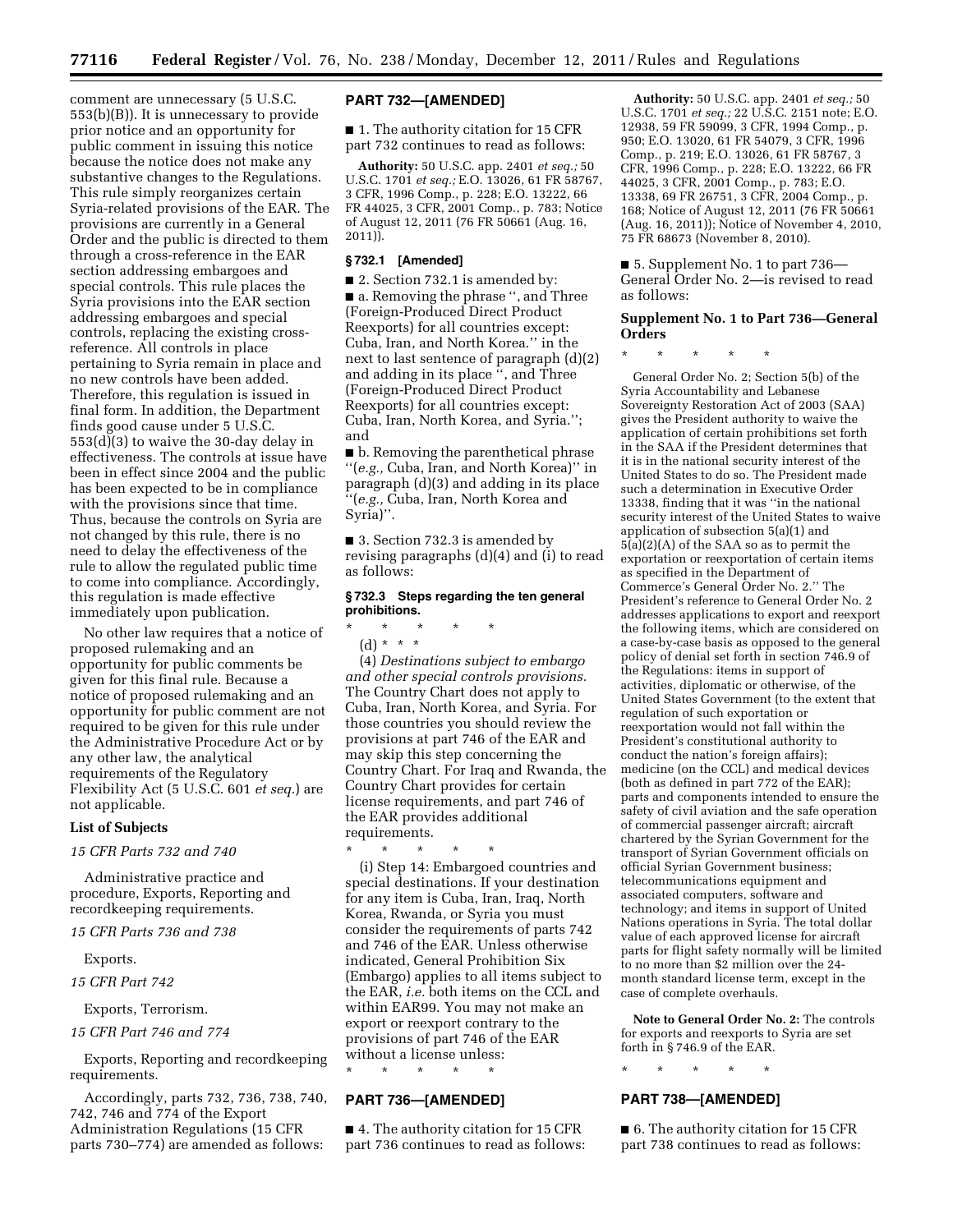**Authority:** 50 U.S.C. app. 2401 *et seq.;* 50 U.S.C. 1701 *et seq.;* 10 U.S.C. 7420; 10 U.S.C. 7430(e); 22 U.S.C. 287c; 22 U.S.C. 3201 *et seq.;* 22 U.S.C. 6004; 30 U.S.C. 185(s), 185(u); 42 U.S.C. 2139a; 42 U.S.C. 6212; 43 U.S.C. 1354; 15 U.S.C. 1824a; 50 U.S.C. app. 5; 22 U.S.C. 7201 *et seq.;* 22 U.S.C. 7210; E.O. 13026, 61 FR 58767, 3 CFR, 1996 Comp., p. 228; E.O. 13222, 66 FR 44025, 3 CFR, 2001 Comp., p. 783; Notice of August 12, 2011 (76 FR 50661 (Aug. 16, 2011)).

■ 7. Supplement No. 1 to part 738– Commerce Country Chart—is amended by revising the sentence that appears in the entry for ''Syria'' to read ''See § 746.9 of the EAR to determine whether a license is required in order to export or reexport to this destination."

## **PART 740—[AMENDED]**

■ 8. The authority citation for 15 CFR part 740 continues to read as follows:

**Authority:** 50 U.S.C. app. 2401 *et seq.;* 50 U.S.C. 1701 *et seq.;* 22 U.S.C. 7201 *et seq.;*  E.O. 13026, 61 FR 58767, 3 CFR, 1996 Comp., p. 228; E.O. 13222, 66 FR 44025, 3 CFR, 2001 Comp., p. 783; Notice of August 12, 2011 (76 FR 50661 (Aug. 16, 2011)).

■ 9. Section 740.2 is amended by revising paragraph (a)(6) to read as follows:

## **§ 740.2 Restriction on all License Exceptions.**

 $(a) * * * *$ 

(6) The export or reexport is to a sanctioned destination (Cuba, Iran, North Korea, and Syria), unless a license exception or portion thereof is specifically listed in the license exceptions paragraph pertaining to a particular sanctioned country in part 746 of the EAR.

\* \* \* \* \*

■ 10. Section 740.9 is amended by: ■ (a) Revising the heading and first sentence of paragraph (a)(2)(i)(A) to read as set forth below.

■ (b) Removing the clause in paragraph (a)(2)(viii)(A), ''to Country Groups D:1 or E:2, or Sudan (see supplement No. 1 to part 740) if the commodities:'', and adding in its place ''to Country Groups D:1 or E:2, Sudan, or Syria (see Supplement No. 1 to part 740) if the commodities:''

# **§ 740.9 Temporary imports, exports, and reexports (TMP).**

- $(a) * * * *$
- $(2) * * * *$
- $(i) * * * *$

(A) *Destinations other than Country Group E:2, Sudan or Syria.* Exports and reexports of tools of trade for use by the exporter or employees of the exporter may be made only to destinations other

than Country Group E:2, Sudan, or Syria. \* \* \*

\* \* \* \* \*

# **PART 742—[AMENDED]**

■ 11. The authority citation for 15 CFR part 742 continues to read as follows:

**Authority:** 50 U.S.C. app. 2401 *et seq.;* 50 U.S.C. 1701 *et seq.;* 22 U.S.C. 3201 *et seq.;*  42 U.S.C. 2139a; 22 U.S.C. 7201 *et seq.;* 22 U.S.C. 7210; Sec 1503, Pub. L. 108–11, 117 Stat. 559; E.O. 12058, 43 FR 20947, 3 CFR, 1978 Comp., p. 179; E.O. 12851, 58 FR 33181, 3 CFR, 1993 Comp., p. 608; E.O. 12938, 59 FR 59099, 3 CFR, 1994 Comp., p. 950; E.O. 13026, 61 FR 58767, 3 CFR, 1996 Comp., p. 228; E.O. 13222, 66 FR 44025, 3 CFR, 2001 Comp., p. 783; Presidential Determination 2003–23 of May 7, 2003, 68 FR 26459, May 16, 2003; Notice of August 12, 2011 (76 FR 50661 (Aug. 16, 2011)); Notice of November 4, 2010, 75 FR 68673 (November 8, 2010).

■ 12. Section 742.1 is amended by revising the last sentence of paragraph (d) to read as follows:

### **§ 742.1 Introduction.**  \* \* \* \* \*

(d) \* \* \* If you are exporting or reexporting to Cuba, Iran, North Korea, or Syria, you should review part 746 of the EAR, Embargoes and Other Special Controls.

\* \* \* \* \*

■ 13. Section 742.9 is amended by revising paragraph (e) to read as follows:

#### **§ 742.9 Anti-terrorism: Syria.**  \* \* \* \* \*

(e) Section 746.9 (Syria) of the EAR sets forth the export and reexport controls for Syria. Section 746.9 supersedes the provisions of paragraphs (a) through (d) of this section.

## **PART 746—[AMENDED]**

■ 14. The authority citation for 15 CFR part 746 continues to read as follows:

**Authority:** 50 U.S.C. app. 2401 *et seq.;* 50 U.S.C. 1701 *et seq.;* 22 U.S.C. 287c; Sec 1503, Pub. L. 108–11, 117 Stat. 559; 22 U.S.C. 6004; 22 U.S.C. 7201 *et seq.;* 22 U.S.C. 7210; E.O. 12854, 58 FR 36587, 3 CFR, 1993 Comp., p. 614; E.O. 12918, 59 FR 28205, 3 CFR, 1994 Comp., p. 899; E.O. 13222, 3 CFR, 2001 Comp., p. 783; Presidential Determination 2003–23 of May 7, 2003, 68 FR 26459, May 16, 2003; Presidential Determination 2007–7 of December 7, 2006, 72 FR 1899 (January 16, 2007); August 12, 2011 (76 FR 50661 (Aug. 16, 2011)).

■ 15. Section 746.1 is amended by revising paragraph (a) introductory text and adding paragraph (a)(3) to read as follows:

# **§ 746.1 Introduction.**

\* \* \* \* \*

(a) *Comprehensive controls.* This part contains or refers to all the BIS licensing requirements, licensing policies, and License Exceptions for countries subject to general embargoes or comprehensive sanctions, currently Cuba, Iran, and Syria. This part is the focal point for all the EAR requirements for transactions involving these countries.

 $\star$   $\star$   $\star$   $\star$ 

(3) *Syria.* Pursuant to Sections 5(a)(1) and 5(a)(2)(A) of the Syria Accountability and Lebanese Sovereignty Restoration Act of 2003 (Pub. L. 108–175, codified as a note to 22 U.S.C. 2151) (the SAA), since May 14, 2004 BIS has maintained a prohibition on the export to Syria of all items on the Commerce Control List (in 15 CFR part 774) (CCL) and a prohibition on the export to Syria of products of the United States, other than food and medicine. The President also exercised national security waiver authority pursuant to Section 5(b) of the SAA for certain transactions. Section 746.9 of this part sets forth the specific license requirements, licensing policy and license exceptions applicable to Syria as a sanctioned country under the EAR. These provisions were issued consistent with Executive Order 13338 of May 11, 2004 which implemented the SAA.

\* \* \* \* \*

■ 16. Section 746.9 is revised to read as follows:

### **§ 746.9 Syria.**

Sections  $5(a)(1)$  and  $5(a)(2)(A)$  of the Syria Accountability and Lebanese Sovereignty Restoration Act of 2003 (Pub. L. 108–175, codified as a note to 22 U.S.C. 2151) (the SAA) require a prohibition on the export to Syria of all items on the Commerce Control List (in 15 CFR part 774) (CCL) and a prohibition on the export to Syria of products of the United States, other than food and medicine. The President also exercised national security waiver authority pursuant to Section 5(b) of the SAA for certain transactions. The provisions in this section were issued consistent with Executive Order 13338 of May 11, 2004 which implemented the SAA.

(a) *License requirements.* A license is required for the export or reexport to Syria of all items subject to the EAR, except food and medicine classified as EAR99 (food and medicine are defined in part 772 of the EAR). A license is required for the ''deemed export'' and ''deemed reexport,'' as described in § 734.2(b) of the EAR, of any technology or source code on the Commerce Control List (CCL) to a Syrian foreign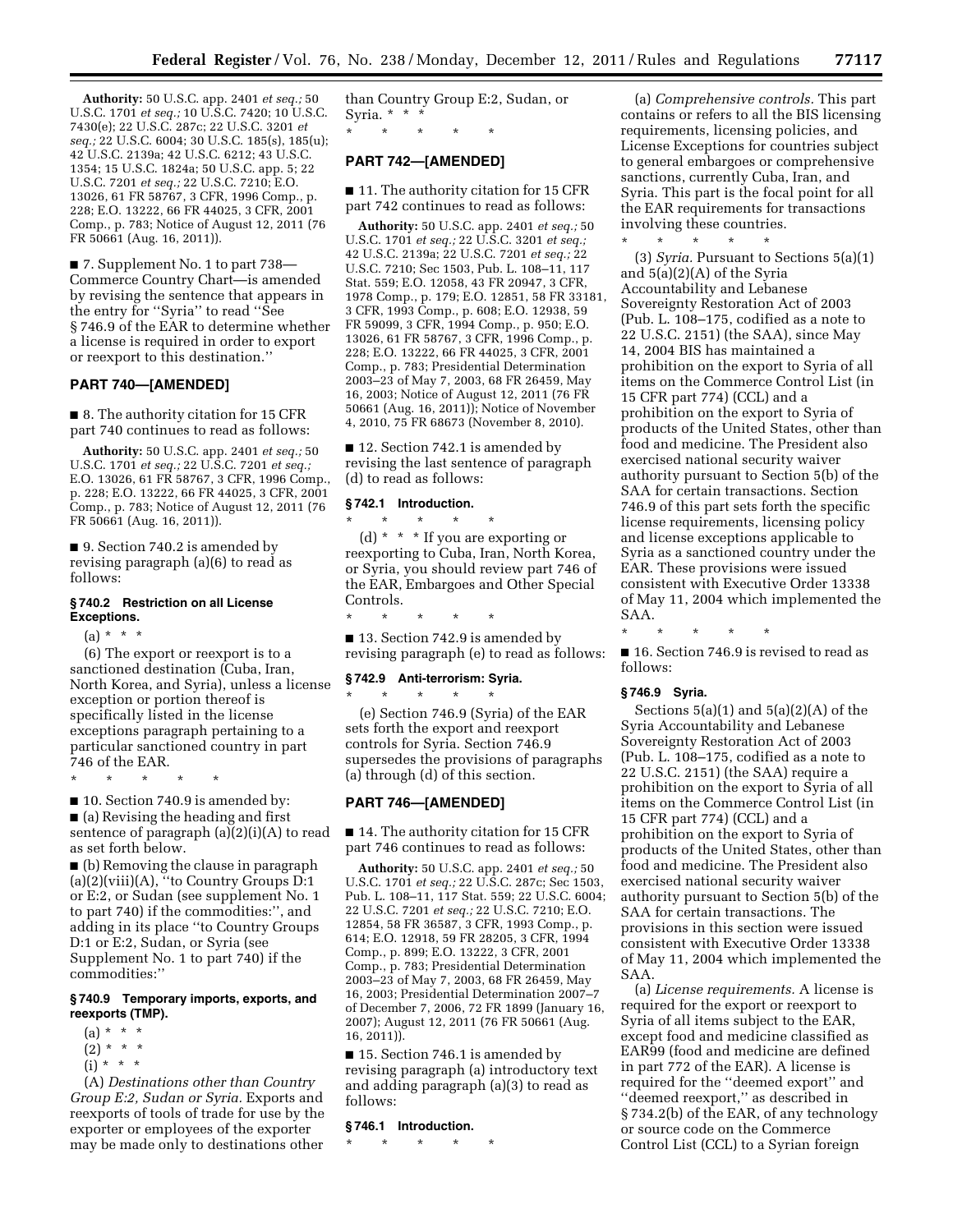national. ''Deemed exports'' and ''deemed reexports'' to Syrian foreign nationals involving technology or source code subject to the EAR but not listed on the CCL do not require a license.

(b) *License Exceptions.* No License Exceptions to the license requirements set forth in paragraph (a) of this section are available for exports or reexports to Syria, except the following:

(1) TMP for items for use by the news media as set forth in  $\S 740.9(a)(2)(viii)$  of the EAR,

(2) GOV for items for personal or official use by personnel and agencies of the U.S. Government as set forth in § 740.11(b)(2)(i) and (ii) of the EAR,

(3) TSU for operation technology and software, sales technology, and software updates pursuant to the terms of  $\S$  740.13(a), (b), or (c) of the EAR,

(4) BAG for exports of personallyowned items by individuals leaving the United States as personal baggage pursuant to the terms of § 740.14(a) through (d), only, of the EAR, and

(5) AVS for the temporary sojourn of civil aircraft reexported to Syria pursuant to the terms of § 740.15(a)(4) of the EAR.

(c) *Licensing policy.* (1) Except as described in this paragraph (c), all license applications for export or reexport to Syria are subject to a general policy of denial. License applications for ''deemed exports'' and ''deemed reexports'' of technology and source code will be reviewed on a case-by-case basis. BIS may consider, on a case-bycase basis, license applications for exports and reexports of items necessary to carry out the President's constitutional authority to conduct U.S. foreign affairs and as Commander-in-Chief, including exports and reexports of items necessary for the performance of official functions by the United States Government personnel abroad.

(2) BIS may also consider the following license applications on a caseby-case basis: items in support of activities, diplomatic or otherwise, of the United States Government (to the extent that regulation of such exportation or reexportation would not fall within the President's constitutional authority to conduct the nation's foreign affairs); medicine (on the CCL) and medical devices (both as defined in part 772 of the EAR); parts and components intended to ensure the safety of civil aviation and the safe operation of commercial passenger aircraft; aircraft chartered by the Syrian Government for the transport of Syrian Government officials on official Syrian Government business; telecommunications equipment and associated computers,

software and technology; and items in support of United Nations operations in Syria. The total dollar value of each approved license for aircraft parts for flight safety normally will be limited to no more than \$2 million over the 24 month standard license term, except in the case of complete overhauls.

(3) In addition, consistent with part 734 of the EAR, the following are not subject to the EAR and therefore not subject to this General Order: informational materials in the form of books and other media; publicly available software and technology; and technology exported in the form of a patent application or an amendment, modification, or supplement thereto or a division thereof (see 15 CFR 734.3(b)(1)(v), (b)(2) and (b)(3)).

**Note to § 746.9:** For administrative reasons, BIS continues to maintain provisions in General Order No. 2, Supplement No. 1 to part 736 of the EAR relating to the President's waiver of certain prohibitions. This section contains all of the substantive controls against Syria, including the waiver-related provisions maintained in General Order No. 2.

### **PART 774—[AMENDED]**

■ 17. The authority citation for 15 CFR part 774 continues to read as follows:

**Authority:** 50 U.S.C. app. 2401 *et seq.;* 50 U.S.C. 1701 *et seq.;* 10 U.S.C. 7420; 10 U.S.C. 7430(e); 22 U.S.C. 287c, 22 U.S.C. 3201 *et seq.,* 22 U.S.C. 6004; 30 U.S.C. 185(s), 185(u); 42 U.S.C. 2139a; 42 U.S.C. 6212; 43 U.S.C. 1354; 15 U.S.C. 1824a; 50 U.S.C. app. 5; 22 U.S.C. 7201 *et seq.;* 22 U.S.C. 7210; E.O. 13026, 61 FR 58767, 3 CFR, 1996 Comp., p. 228; E.O. 13222, 66 FR 44025, 3 CFR, 2001 Comp., p. 783; Notice of August 12, 2011 (76 FR 50661 (Aug. 16, 2011)).

■ 18. In Supplement No. 1 to part 774 (the Commerce Control List), Category 1—Special Materials and Related Equipment, Chemicals, ''Micro Organisms,'' and ''Toxins''—Export Control Classification Number (ECCN) 1C350 is amended by revising the AT paragraph in the License Requirements section to read as follows:

## **Supplement No. 1 to Part 774— Commerce Control List**

\* \* \* \* \*

### **1C350 Chemicals that may be used as precursors for toxic chemical agents.**

#### *License Requirements*  \* \* \* \* \*

AT applies to entire entry. The Commerce Country Chart is not designed to determine licensing requirements for items controlled for AT reasons in 1C350. A license is required, for AT reasons, to export or reexport items controlled by 1C350 to a

country in Country Group E:1 of Supplement No. 1 to part 740 of the EAR. (See part 742 of the EAR for additional information on the AT controls that apply to Iran, North Korea, Sudan, and Syria. See part 746 of the EAR for additional information on sanctions that apply to Cuba, Iran, North Korea, and Syria.) \* \* \* \* \*

■ 19. In Supplement No. 1 to part 774 (the Commerce Control List), Category 1—Special Materials and Related Equipment, Chemicals, ''Micro Organisms,'' and ''Toxins''—Export Control Classification Number (ECCN) 1C355 is amended by revising the Control(s) paragraphs in the License Requirements section to read as follows:

## **1C355 Chemical Weapons Convention (CWC) Schedule 2 and 3 chemicals and families of chemicals not controlled by ECCN 1C350 or by the Department of State under the ITAR.**

*License Requirements*  \* \* \* \* \*

*Control(s):* CW applies to entire entry. The Commerce Country Chart is not designed to determine licensing requirements for items controlled for CW reasons. A license is required to export or reexport CWC Schedule 2 chemicals and mixtures identified in 1C355.a to States not Party to the CWC (destinations not listed in Supplement No. 2 to part 745 of the EAR). A license is required to export CWC Schedule 3 chemicals and mixtures identified in 1C355.b to States not Party to the CWC, unless an End-Use Certificate issued by the government of the importing country is obtained by the exporter, prior to export. A license is required to reexport CWC Schedule 3 chemicals and mixtures identified in 1C355.b from a State not Party to the CWC to any other State not Party to the CWC. (See § 742.18 of the EAR for license requirements and policies for toxic and precursor chemicals controlled for CW reasons.)

AT applies to entire entry. The Commerce Country Chart is not designed to determine licensing requirements for items controlled for AT reasons in 1C355. A license is required, for AT reasons, to export or reexport items controlled by 1C355 to a country in Country Group E:1 of Supplement No. 1 to part 740 of the EAR. (See part 742 of the EAR for additional information on the AT controls that apply to Iran, North Korea, Sudan, and Syria. See part 746 of the EAR for additional information on sanctions that apply to Cuba, Iran, North Korea, and Syria.)

\* \* \* \* \*